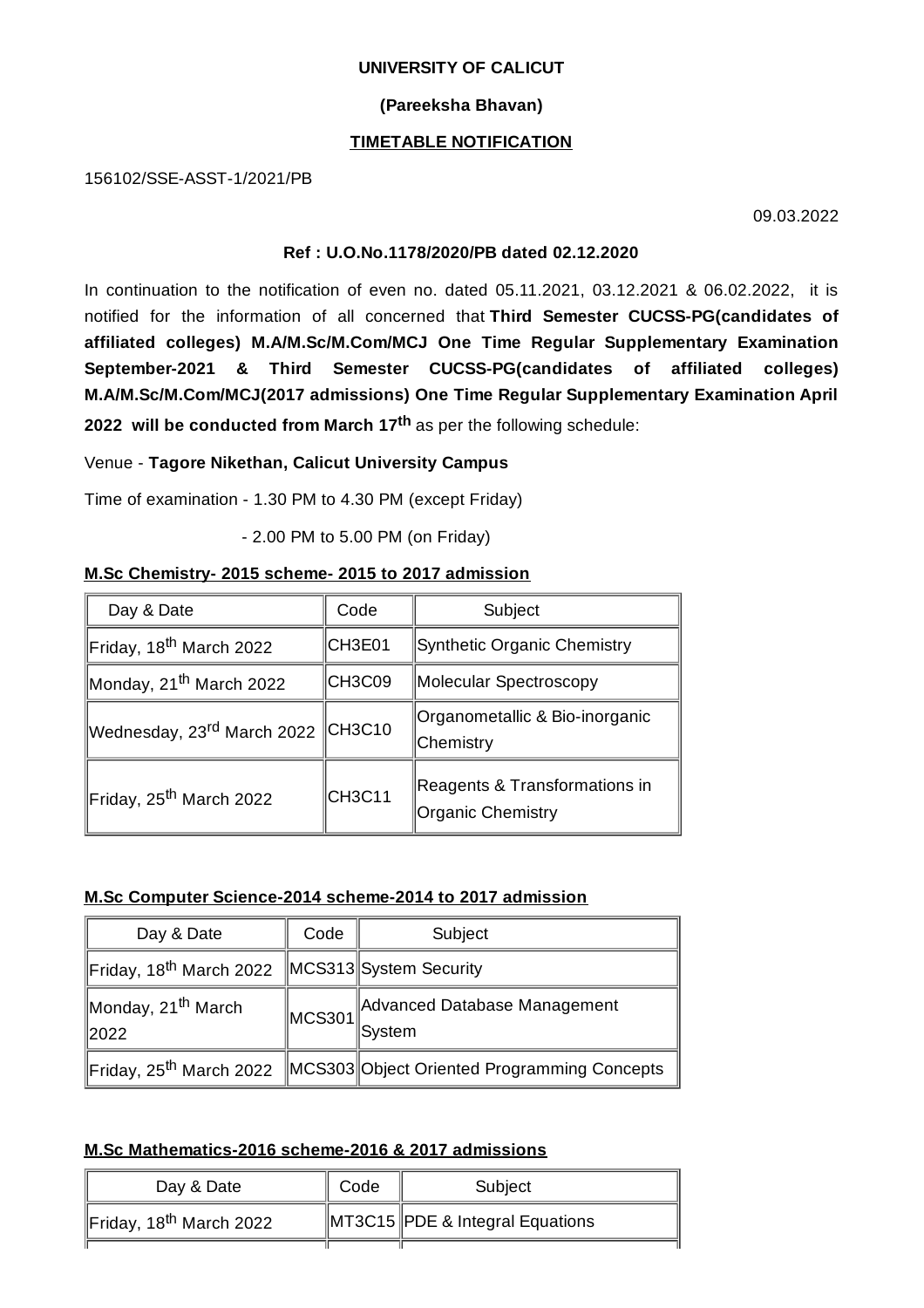| Monday, $21^{\text{th}}$ March 2022                            | MT3C12 Multivariable Calculus & Geometry |
|----------------------------------------------------------------|------------------------------------------|
| Wednesday, 23 <sup>rd</sup> March 2022 MT3C13 Complex Analysis |                                          |
| Friday, 25 <sup>th</sup> March 2022                            | MT3C14 Functional Analysis               |

# **M.Sc Physics- 2017 scheme- 2017 admission only**

| Day & Date                             | Code     | ∥Subject                   |
|----------------------------------------|----------|----------------------------|
| Friday, 18 <sup>th</sup> March 2022    | PHY3E04, | Digital Signal Processing, |
|                                        | PHY3E05  | Experimental Techniques    |
| Monday, 21 <sup>th</sup> March 2022    | PHY3C09  | Quantum Mechanics II       |
| Wednesday, 23 <sup>rd</sup> March 2022 | PHY3C10  | Nuclear & Particle Physics |
| Friday, 25 <sup>th</sup> March 2022    | PHY3C11  | Solid State Physics        |

# **M.Sc Electronics-2012 scheme - 2012 to 2017 admissions**

| Day & Date                          | ∥Code | ∥Subject                                                                          |
|-------------------------------------|-------|-----------------------------------------------------------------------------------|
| Friday, 18 <sup>th</sup> March 2022 |       | ELE3E04 Satellite Communications                                                  |
| Monday, 21 <sup>th</sup> March 2022 |       | ELE3C01 Embedded Systems                                                          |
|                                     |       | Wednesday, 23 <sup>rd</sup> March 2022 ELE3C02 Advanced Digital Signal Processing |
| Friday, 25 <sup>th</sup> March 2022 |       | ELE3C03 VLSI Design, Tools & Technology                                           |

# **M.Sc Statistics- 2013 scheme- 2013 to 2017 admissions**

| Day & Date                          | ∥Code              | <b>Subject</b>       |
|-------------------------------------|--------------------|----------------------|
| Monday, 21 <sup>th</sup> March 2022 | $\parallel$ MST301 | Stochastic Processes |

# **M.A English-2012 Scheme-2012 to 2017 admissions**

| Day & Date                          | Code | Subject                             |
|-------------------------------------|------|-------------------------------------|
| Friday, 25 <sup>th</sup> March 2022 |      | EN3E15 Postcolonial Fiction & Drama |

# **M.A History-2010 Scheme-2010 to 2017 admission**

| Day & Date                          | Code          | Subject                                                                        |
|-------------------------------------|---------------|--------------------------------------------------------------------------------|
| Friday, 18 <sup>th</sup> March 2022 | $\ $ HIS3E107 | ldeology & Practice of the national<br>∥movement                               |
|                                     |               | Monday, 21 <sup>th</sup> March 2022 HIS3C109 Theory & method in Historiography |